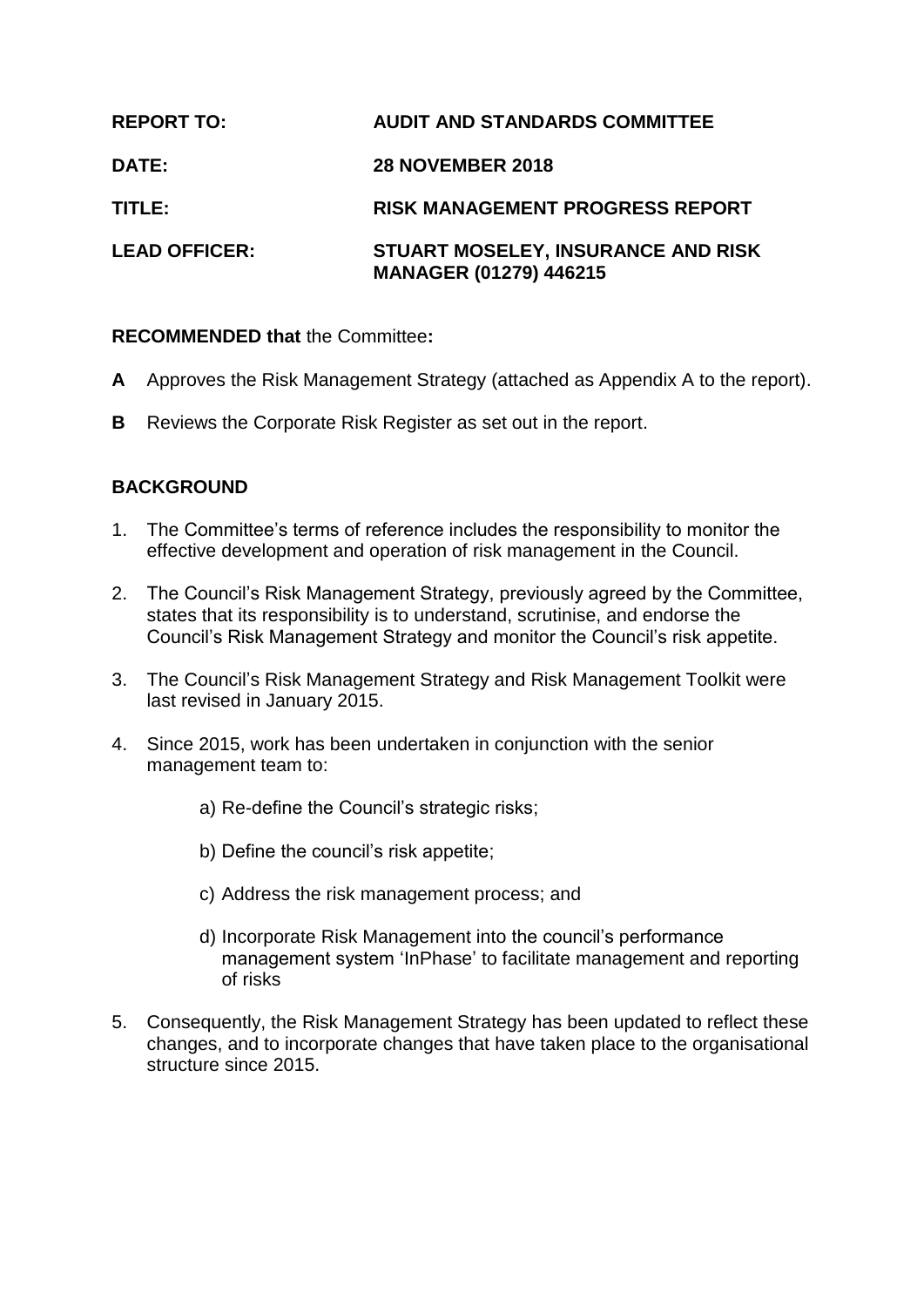# **ISSUES/PROPOSALS**

### **Risk Management Strategy**

- 6. To simplify Risk Management, the existing and separate Risk Management Strategy and Risk Management Toolkit have been combined into a single Risk Management Strategy which is now included as Appendix A to this report.
- 7. One of the key changes has been to ensure that the risk management process now clearly links risk to the Corporate Plan and Service Objectives.
- 8. Roles and Responsibilities have been redefined to establish ownership of risk across the whole council including elected members.
- 9. As previously stated, the Committee's role is defined as undertaking to:
	- a) Monitor the effective development and operation of risk management in the Council; and
	- b) Understand, scrutinise, and endorse the Council's risk management strategy and monitor the Council's risk appetite.
- 10. Future actions centre around further defining risk appetite across services and embedding a culture which embraces risk at all levels as part of its 'business as usual'.
- 11. In addition the Council's Risk Management e-learning module will be updated to reflect the updated Risk Strategy and Risk Management process and to provide ongoing access to a live support and training tool for all staff.
- 12. Having made the changes outlined in this report and as detailed in Appendix A, the updated strategy is now considered to be aligned to the council's corporate objectives and is far more focused on being a strategy that can be implemented in such a way that clearly links risks and objectives across all service areas.

### **Corporate Risk Register**

- 13. To help facilitate the understanding of the Council's key risks, the Corporate Risk Register is reported to the Audit and Standards Committee for scrutiny and challenge.
- 14. The Corporate Risk Register continues to be reviewed on at least a quarterly basis by the Senior Management Board (SMB), who also continue to monitor any cross cutting or strategic risks contained in service plans.
- 15. The Corporate Risk Register relates to key and cross cutting corporate issues and strategic risks contained in service plans. Corporate or service level risks scoring 18 or higher are reported to the SMB and are identified in the Corporate Risk Register attached at Appendix B.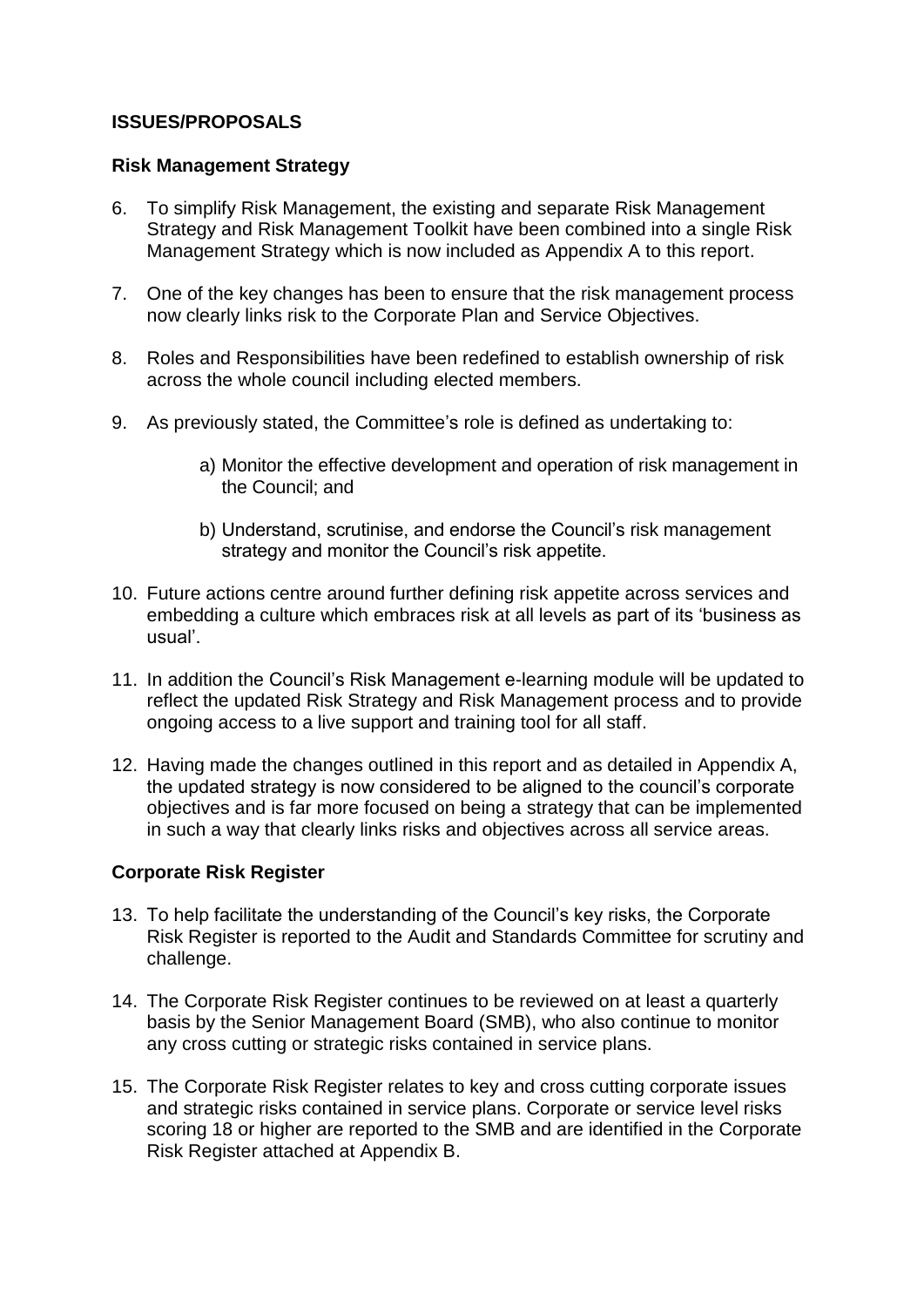- 16. Risks scoring 20 or higher will be reported to Cabinet as part of the regular Joint Finance and Performance Report.
- 17. It has been agreed for the Audit and Standards Committee to focus on one or two key risks at each of their meetings, which is in line with good practice ensuring all risks are covered within an acceptable cycle of meetings.
- 18. The Committee has previously reviewed:
	- a) CR01 Sustainable Budget;
	- b) CR02 The Harlow Offer;
	- c) CR03 Housing Mix;
	- d) CR04 Lack of adequate Council Housing;
	- e) CR05 Inability to fulfil Community Leadership role; and
	- f) CR08 Information Governance and Data Compliance.
- 19. It is proposed the Committee examines CR06 Lack of Resources and Capacity, Council and key partners. The narrative from the risk register for this risk is presented in Appendix C.
- 20. The Corporate Risk Register continues to be scrutinised on a regular basis by the SMB and provides a mechanism for Committee challenge by presenting an update at each meeting.

### **IMPLICATIONS**

#### **Place (Includes Sustainability)**

As contained within the report. **Author: Jane Greer, Head of Community Wellbeing on behalf of Graeme Bloomer, Head of Place**

#### **Finance (Includes ICT)**

Whilst there are no direct financial implications resulting from the approval of the strategy, the application of the Risk Management Strategy itself across all service areas does create a framework which, when applied correctly will both identify and manage risks including those which may have a financial impact if not recognised and managed effectively.

#### **Author: Simon Freeman, Head of Finance**

#### **Housing**

As contained within the report. **Author: Andrew Murray, Head of Housing**